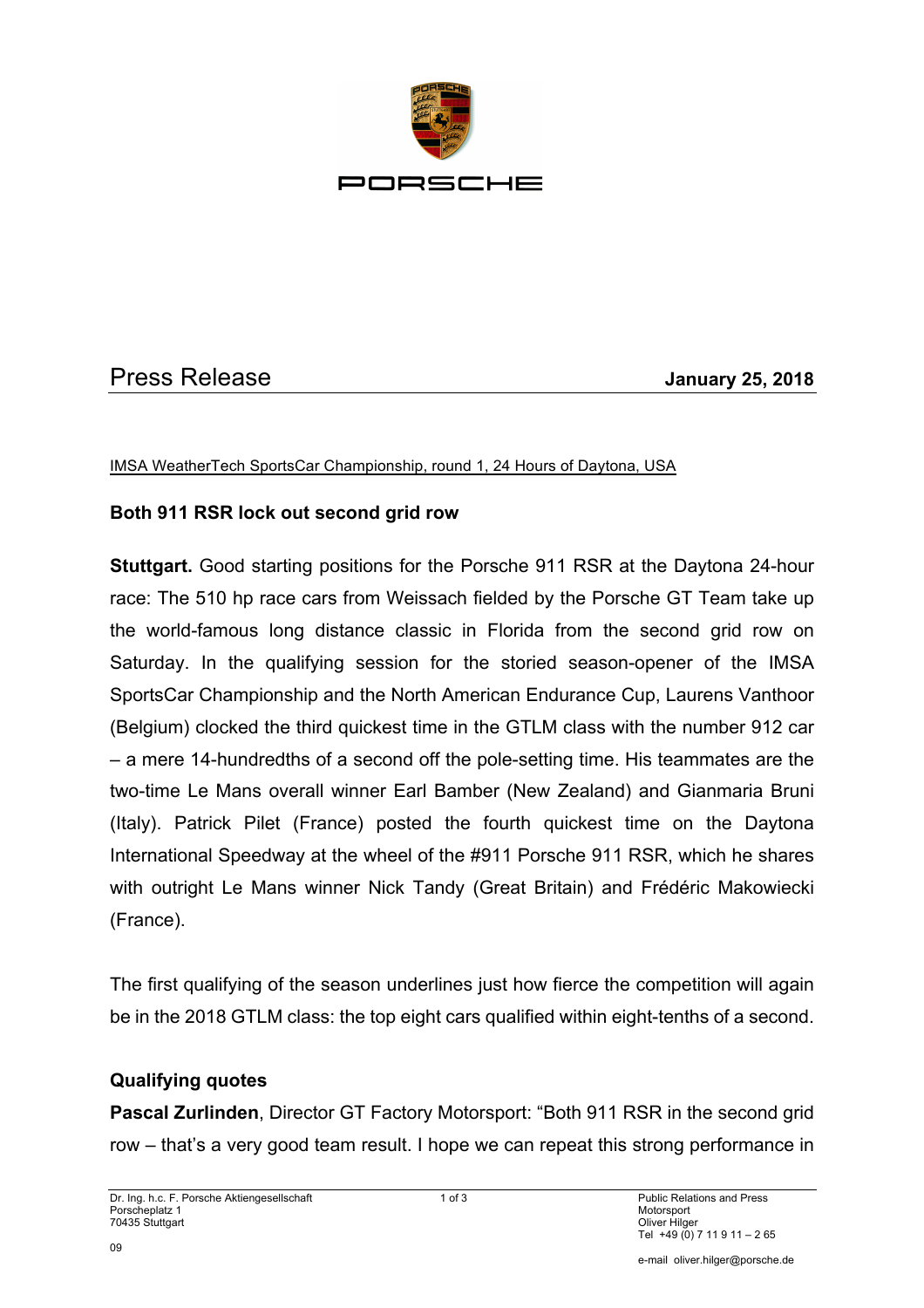the race. We still have another two practice sessions, which we'll make the best use of to prepare for the race. We're ready."

**Laurens Vanthoor (911 RSR #912):** "I'm very happy with my time. At least we're up the front for the start of the race and we can fight for the lead spot. Looking at the fight for the title, this puts us in a good position right from the start of the season."

**Patrick Pilet (911 RSR #911):** "Our 911 RSR ran better during the qualifying than in free practice. To see that we've worked in the right direction makes us very confident for the race."

The race starts on Saturday at 14:40 local time (20:40 CET) and can be watched live outside the USA on www.imsa.com.

### **Qualifying result**

## **GTLM class**

- 1. Magnussen/Garcia/Rockenfeller (DK/E/D), Chevrolet Corvette, 1:42.779 minutes
- 2. Hand/Müller/Bourdais (USA/D/F), Ford GT, + 0.019 seconds
- 3. Bamber/Vanthoor/Bruni (NZ/B/I), Porsche 911 RSR, + 0.148
- 4. Pilet/Tandy/Makowiecki (F/GB/F), Porsche 911 RSR, + 0.283
- 5. Westbrook/Briscoe/Dixon (GB/USA/NZL), Ford GT, + 0.312
- 6. Gavin/Milner/Fässler (GB/USA/CH), Chevrolet Corvette, + 0.674
- 7. Vilander/Pier Guidi/Calado/Rigon (SF/I/I/I), Ferrari 488, + 0.822
- 8. Sims/de Phillippi/Auberlen/Eng (GB/USA/USA/A), BMW M8, + 1.169
- 9. Krohn/Edwards/Catsburg/Farfus (SF/USA/NL/BRA), BMW M8, + 1.634

## **GTD class**

- 1. Serra/Della Lana/Lauda/Lamy (BRA/CAN/A/P), Ferrari 488, 1:46.049 minutes
- 2. Molina/Perez de Lara/Fuentes/Creel/Griffin (E/MEX/MEX/MEX/IRL), Ferrari 488, +
- 0.453 seconds
- 3. Bortolotti/Ineichen/Perera/Breukers (I/CH/F/NL), Lamborghini, + 0.609
- 9. Long/Nielsen/Jaminet/Renauer (USA/DK/F/D), Porsche 911 GT3 R, + 1.242
- 12. Cairoli/Müller/Smith/Walls/Prozcyk (I/D/CH/B/A), Porsche 911 GT3 R, + 1.538